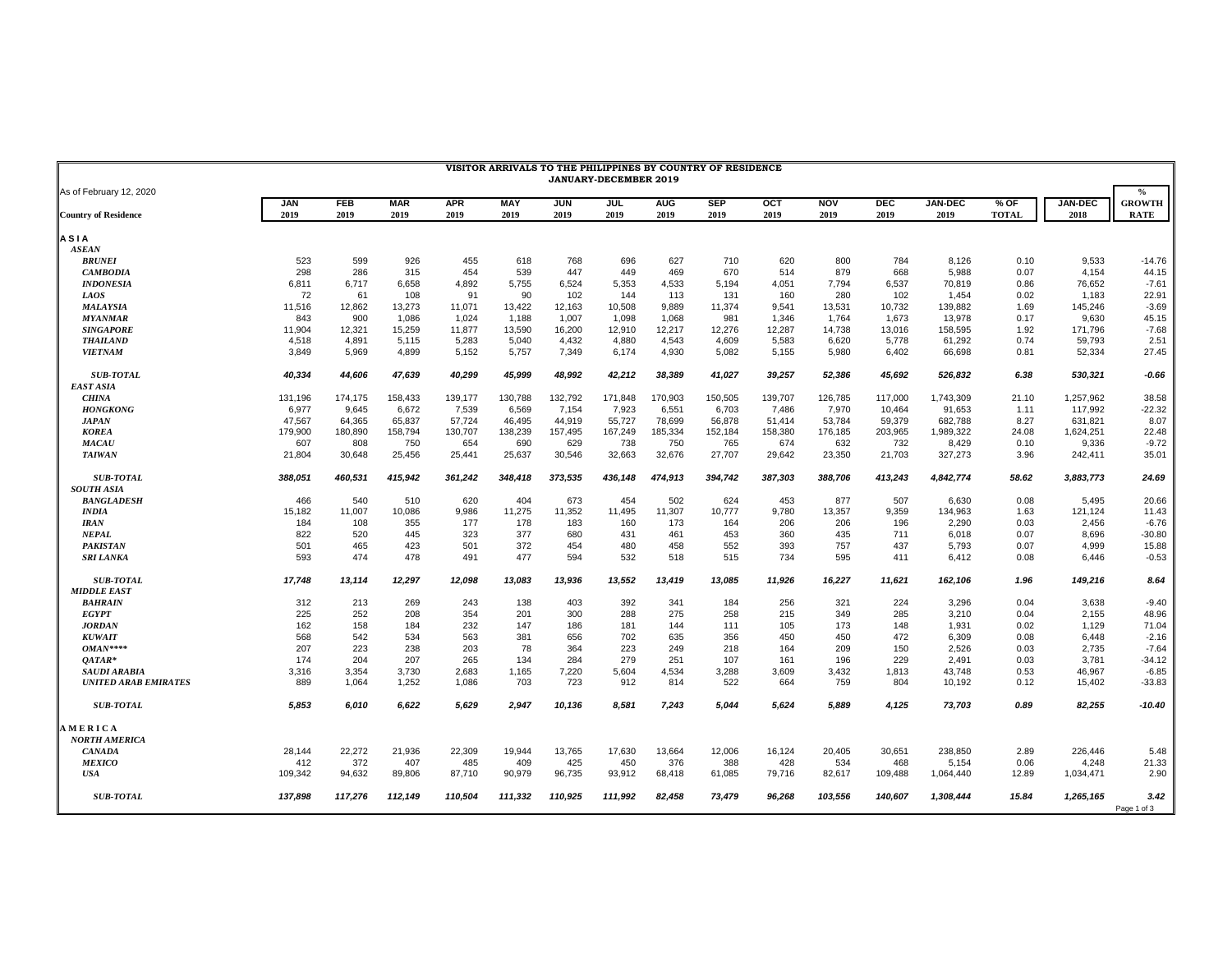| <b>JAN</b><br>2019<br><b>Country of Residence</b><br><b>SOUTH AMERICA</b><br>571<br><b>ARGENTINA</b><br>1,047<br><b>BRAZIL</b><br>298<br><b>COLOMBIA</b><br><b>PERU</b><br>144<br><b>VENEZUELA</b><br>59<br>2,119<br><b>SUB-TOTAL</b><br><b>EUROPE</b><br><b>WESTERN EUROPE</b><br><b>ANDORRA</b><br>$\sim$<br>1.761<br><b>AUSTRIA</b><br>1.585<br><b>BELGIUM</b><br>9,285<br><b>FRANCE</b><br>11,081<br><b>GERMANY</b><br><b>LUXEMBOURG</b><br>72<br><b>NETHERLANDS</b><br>3,890<br><b>SWITZERLAND</b><br>3,149<br>30,823<br><b>SUB-TOTAL</b><br><b>NORTHERN EUROPE</b><br>2,130<br><b>DENMARK</b><br>1,066<br><b>FINLAND</b><br><b>IRELAND</b><br>1.741<br>2,031<br><b>NORWAY</b><br><b>SWEDEN</b><br>3,341 | FEB<br>2019    | <b>MAR</b><br>2019 | <b>APR</b> |                    |                    |             |                    |                    |                    |                    | VISITOR ARRIVALS TO THE PHILIPPINES BY COUNTRY OF RESIDENCE<br>JANUARY-DECEMBER 2019 |                        |                        |                        |                                      |  |  |  |  |  |  |  |
|---------------------------------------------------------------------------------------------------------------------------------------------------------------------------------------------------------------------------------------------------------------------------------------------------------------------------------------------------------------------------------------------------------------------------------------------------------------------------------------------------------------------------------------------------------------------------------------------------------------------------------------------------------------------------------------------------------------|----------------|--------------------|------------|--------------------|--------------------|-------------|--------------------|--------------------|--------------------|--------------------|--------------------------------------------------------------------------------------|------------------------|------------------------|------------------------|--------------------------------------|--|--|--|--|--|--|--|
|                                                                                                                                                                                                                                                                                                                                                                                                                                                                                                                                                                                                                                                                                                               |                |                    | 2019       | <b>MAY</b><br>2019 | <b>JUN</b><br>2019 | JUL<br>2019 | <b>AUG</b><br>2019 | <b>SEP</b><br>2019 | <b>OCT</b><br>2019 | <b>NOV</b><br>2019 | <b>DEC</b><br>2019                                                                   | <b>JAN-DEC</b><br>2019 | $%$ OF<br><b>TOTAL</b> | <b>JAN-DEC</b><br>2018 | $\%$<br><b>GROWTH</b><br><b>RATE</b> |  |  |  |  |  |  |  |
|                                                                                                                                                                                                                                                                                                                                                                                                                                                                                                                                                                                                                                                                                                               |                |                    |            |                    |                    |             |                    |                    |                    |                    |                                                                                      |                        |                        |                        |                                      |  |  |  |  |  |  |  |
|                                                                                                                                                                                                                                                                                                                                                                                                                                                                                                                                                                                                                                                                                                               | 400            | 371                | 358        | 303                | 178                | 156         | 177                | 197                | 253                | 349                | 330                                                                                  | 3.643                  | 0.04                   | 3.468                  | 5.05                                 |  |  |  |  |  |  |  |
|                                                                                                                                                                                                                                                                                                                                                                                                                                                                                                                                                                                                                                                                                                               | 909            | 1,020              | 960        | 766                | 547                | 450         | 729                | 717                | 734                | 855                | 1,301                                                                                | 10,035                 | 0.12                   | 7,364                  | 36.27                                |  |  |  |  |  |  |  |
|                                                                                                                                                                                                                                                                                                                                                                                                                                                                                                                                                                                                                                                                                                               | 253            | 292                | 302        | 268                | 241                | 256         | 250                | 289                | 256                | 381                | 300                                                                                  | 3,386                  | 0.04                   | 2,389                  | 41.73                                |  |  |  |  |  |  |  |
|                                                                                                                                                                                                                                                                                                                                                                                                                                                                                                                                                                                                                                                                                                               | 125            | 120                | 134        | 150                | 110                | 99          | 180                | 129                | 139                | 153                | 177                                                                                  | 1,660                  | 0.02                   | 1,038                  | 59.92                                |  |  |  |  |  |  |  |
|                                                                                                                                                                                                                                                                                                                                                                                                                                                                                                                                                                                                                                                                                                               | 57             | 65                 | 67         | 52                 | 40                 | 43          | 68                 | 59                 | 57                 | 70                 | 65                                                                                   | 702                    | 0.01                   | 423                    | 65.96                                |  |  |  |  |  |  |  |
|                                                                                                                                                                                                                                                                                                                                                                                                                                                                                                                                                                                                                                                                                                               | 1,744          | 1,868              | 1,821      | 1,539              | 1,116              | 1,004       | 1,404              | 1,391              | 1,439              | 1,808              | 2,173                                                                                | 19,426                 | 0.24                   | 14,682                 | 32.31                                |  |  |  |  |  |  |  |
|                                                                                                                                                                                                                                                                                                                                                                                                                                                                                                                                                                                                                                                                                                               |                |                    |            |                    |                    |             |                    |                    |                    |                    |                                                                                      |                        |                        |                        |                                      |  |  |  |  |  |  |  |
|                                                                                                                                                                                                                                                                                                                                                                                                                                                                                                                                                                                                                                                                                                               |                |                    |            |                    |                    |             |                    |                    |                    |                    |                                                                                      |                        |                        |                        |                                      |  |  |  |  |  |  |  |
|                                                                                                                                                                                                                                                                                                                                                                                                                                                                                                                                                                                                                                                                                                               | $\overline{1}$ | $\overline{2}$     | $\sim$     | $\overline{2}$     | $\overline{2}$     | $\sim$      | 3                  | $\overline{1}$     |                    | 3                  | 11                                                                                   | 25                     | 0.00                   | 273                    | $-90.84$                             |  |  |  |  |  |  |  |
|                                                                                                                                                                                                                                                                                                                                                                                                                                                                                                                                                                                                                                                                                                               | 1.712          | 1,390              | 1,176      | 1,019              | 875                | 1,284       | 843                | 724                | 984                | 1,130              | 1,942                                                                                | 14,840                 | 0.18                   | 14,193                 | 4.56                                 |  |  |  |  |  |  |  |
|                                                                                                                                                                                                                                                                                                                                                                                                                                                                                                                                                                                                                                                                                                               | 1.513          | 1.699              | 1,967      | 1,271              | 1.523              | 2.316       | 1.175              | 1.060              | 1.320              | 1.642              | 2.085                                                                                | 19,156                 | 0.23                   | 17.285                 | 10.82                                |  |  |  |  |  |  |  |
|                                                                                                                                                                                                                                                                                                                                                                                                                                                                                                                                                                                                                                                                                                               | 12,934         | 10,714             | 10,380     | 5,882              | 3,765              | 5,564       | 5,638              | 3,903              | 5,640              | 6,999              | 7,873                                                                                | 88,577                 | 1.07                   | 74,400                 | 19.06                                |  |  |  |  |  |  |  |
|                                                                                                                                                                                                                                                                                                                                                                                                                                                                                                                                                                                                                                                                                                               | 11,569         | 11,075             | 9,485      | 6,917              | 5,195              | 6,857       | 6,512              | 5,732              | 7,698              | 8,862              | 12,773                                                                               | 103,756                | 1.26                   | 92,098                 | 12.66                                |  |  |  |  |  |  |  |
|                                                                                                                                                                                                                                                                                                                                                                                                                                                                                                                                                                                                                                                                                                               | 92             | 58                 | 87         | 43                 | 31                 | 66          | 104                | 37                 | 63                 | 69                 | 115                                                                                  | 837                    | 0.01                   | 930                    | $-10.00$                             |  |  |  |  |  |  |  |
|                                                                                                                                                                                                                                                                                                                                                                                                                                                                                                                                                                                                                                                                                                               | 3,703          | 3,942              | 3,567      | 3,181              | 2,462              | 4,196       | 2,466              | 2,289              | 2,887              | 4,182              | 4,548                                                                                | 41,313                 | 0.50                   | 37,051                 | 11.50                                |  |  |  |  |  |  |  |
|                                                                                                                                                                                                                                                                                                                                                                                                                                                                                                                                                                                                                                                                                                               | 3,365          | 2,775              | 3,557      | 2,003              | 1,349              | 2,329       | 1,373              | 1,467              | 2,051              | 2,574              | 3,974                                                                                | 29,966                 | 0.36                   | 31,075                 | $-3.57$                              |  |  |  |  |  |  |  |
|                                                                                                                                                                                                                                                                                                                                                                                                                                                                                                                                                                                                                                                                                                               | 34,889         | 31,655             | 30,219     | 20,318             | 15,202             | 22,612      | 18,114             | 15,213             | 20,643             | 25,461             | 33,321                                                                               | 298,470                | 3.61                   | 267,305                | 11.66                                |  |  |  |  |  |  |  |
|                                                                                                                                                                                                                                                                                                                                                                                                                                                                                                                                                                                                                                                                                                               |                |                    |            |                    |                    |             |                    |                    |                    |                    |                                                                                      |                        |                        |                        |                                      |  |  |  |  |  |  |  |
|                                                                                                                                                                                                                                                                                                                                                                                                                                                                                                                                                                                                                                                                                                               | 2,220          | 1,629              | 1,785      | 1,237              | 1,077              | 1,643       | 867                | 928                | 1,200              | 1,524              | 2,295                                                                                | 18,535                 | 0.22                   | 17,884                 | 3.64                                 |  |  |  |  |  |  |  |
|                                                                                                                                                                                                                                                                                                                                                                                                                                                                                                                                                                                                                                                                                                               | 1,138          | 722                | 566        | 545                | 649                | 329         | 282                | 405                | 582                | 868                | 1,268                                                                                | 8,420                  | 0.10                   | 7,219                  | 16.64                                |  |  |  |  |  |  |  |
|                                                                                                                                                                                                                                                                                                                                                                                                                                                                                                                                                                                                                                                                                                               | 1.478          | 1,672              | 2,192      | 1.719              | 2,210              | 2.325       | 1.391              | 1.267              | 1.680              | 1.460              | 2.340                                                                                | 21.475                 | 0.26                   | 20.051                 | 7.10                                 |  |  |  |  |  |  |  |
|                                                                                                                                                                                                                                                                                                                                                                                                                                                                                                                                                                                                                                                                                                               | 2,073          | 1.649              | 1,832      | 1.183              | 3,010              | 3.364       | 1.188              | 1.030              | 1.341              | 1.597              | 3.166                                                                                | 23,464                 | 0.28                   | 23,571                 | $-0.45$                              |  |  |  |  |  |  |  |
|                                                                                                                                                                                                                                                                                                                                                                                                                                                                                                                                                                                                                                                                                                               | 3,602          | 2,727              | 2,140      | 1,372              | 2,023              | 1,797       | 914                | 1,078              | 1,547              | 2,091              | 5,260                                                                                | 27,892                 | 0.34                   | 28,085                 | $-0.69$                              |  |  |  |  |  |  |  |
| <b>UNITED KINGDOM</b><br>18,184                                                                                                                                                                                                                                                                                                                                                                                                                                                                                                                                                                                                                                                                               | 16,999         |                    | 22,578     | 16,934             | 13,759             | 18,698      | 15,753             | 12,157             | 15,673             |                    | 22,042                                                                               |                        | 2.53                   | 201,044                | 4.06                                 |  |  |  |  |  |  |  |
|                                                                                                                                                                                                                                                                                                                                                                                                                                                                                                                                                                                                                                                                                                               |                | 18,219             |            |                    |                    |             |                    |                    |                    | 18,210             |                                                                                      | 209,206                |                        |                        |                                      |  |  |  |  |  |  |  |
| <b>SUB-TOTAL</b><br>28,493                                                                                                                                                                                                                                                                                                                                                                                                                                                                                                                                                                                                                                                                                    | 27,510         | 26,618             | 31,093     | 22,990             | 22,728             | 28,156      | 20,395             | 16,865             | 22,023             | 25,750             | 36,371                                                                               | 308,992                | 3.74                   | 297,854                | 3.74                                 |  |  |  |  |  |  |  |
| <b>SOUTHERN EUROPE</b>                                                                                                                                                                                                                                                                                                                                                                                                                                                                                                                                                                                                                                                                                        |                |                    |            |                    |                    |             |                    |                    |                    |                    |                                                                                      |                        |                        |                        |                                      |  |  |  |  |  |  |  |
| 328<br><b>GREECE</b>                                                                                                                                                                                                                                                                                                                                                                                                                                                                                                                                                                                                                                                                                          | 354            | 325                | 322        | 330                | 241                | 224         | 253                | 264                | 282                | 468                | 458                                                                                  | 3,849                  | 0.05                   | 3,453                  | 11.47                                |  |  |  |  |  |  |  |
| <b>ITALY</b><br>4,199                                                                                                                                                                                                                                                                                                                                                                                                                                                                                                                                                                                                                                                                                         | 4,015          | 3,670              | 3,555      | 2,263              | 2,014              | 2,763       | 3,148              | 1,971              | 2,752              | 3,387              | 5,214                                                                                | 38,951                 | 0.47                   | 35,182                 | 10.71                                |  |  |  |  |  |  |  |
| 590<br><b>PORTUGAL</b>                                                                                                                                                                                                                                                                                                                                                                                                                                                                                                                                                                                                                                                                                        | 808            | 698                | 1,195      | 542                | 390                | 418         | 528                | 492                | 650                | 982                | 820                                                                                  | 8,113                  | 0.10                   | 5,549                  | 46.21                                |  |  |  |  |  |  |  |
| 3,952<br><b>SPAIN</b>                                                                                                                                                                                                                                                                                                                                                                                                                                                                                                                                                                                                                                                                                         | 3,659          | 3,552              | 4,341      | 2,965              | 2,894              | 5,202       | 6,610              | 2,901              | 3,587              | 5,409              | 4,676                                                                                | 49,748                 | 0.60                   | 44,133                 | 12.72                                |  |  |  |  |  |  |  |
| <b>SUB-TOTAL</b><br>9.069                                                                                                                                                                                                                                                                                                                                                                                                                                                                                                                                                                                                                                                                                     | 8.836          | 8.245              | 9.413      | 6.100              | 5.539              | 8.607       | 10.539             | 5.628              | 7,271              | 10.246             | 11.168                                                                               | 100,661                | 1.22                   | 88.317                 | 13.98                                |  |  |  |  |  |  |  |
| <b>EASTERN EUROPE</b>                                                                                                                                                                                                                                                                                                                                                                                                                                                                                                                                                                                                                                                                                         |                |                    |            |                    |                    |             |                    |                    |                    |                    |                                                                                      |                        |                        |                        |                                      |  |  |  |  |  |  |  |
| <b>COMMONWEALTH OF</b>                                                                                                                                                                                                                                                                                                                                                                                                                                                                                                                                                                                                                                                                                        |                |                    |            |                    |                    |             |                    |                    |                    |                    |                                                                                      |                        |                        |                        |                                      |  |  |  |  |  |  |  |
| 1,360<br><b>INDEPENDENT STATES</b>                                                                                                                                                                                                                                                                                                                                                                                                                                                                                                                                                                                                                                                                            | 1,099          | 1,025              | 912        | 837                | 775                | 793         | 802                | 872                | 879                | 1,135              | 1,559                                                                                | 12,048                 | 0.15                   | 11,514                 | 4.64                                 |  |  |  |  |  |  |  |
| <b>RUSSIAN FEDERATION</b><br>4,590                                                                                                                                                                                                                                                                                                                                                                                                                                                                                                                                                                                                                                                                            | 4,597          | 4,339              | 2,997      | 2,156              | 1,560              | 1,352       | 1,429              | 1,820              | 2,464              | 4,349              | 4,458                                                                                | 36,111                 | 0.44                   | 29,967                 | 20.50                                |  |  |  |  |  |  |  |
| TOTAL (CIS & RUSSIA)<br>5,950                                                                                                                                                                                                                                                                                                                                                                                                                                                                                                                                                                                                                                                                                 | 5,696          | 5,364              | 3,909      | 2,993              | 2,335              | 2,145       | 2,231              | 2,692              | 3,343              | 5,484              | 6,017                                                                                | 48,159                 | 0.58                   | 41,481                 | 16.10                                |  |  |  |  |  |  |  |
| 2,078<br><b>POLAND</b>                                                                                                                                                                                                                                                                                                                                                                                                                                                                                                                                                                                                                                                                                        | 2,200          | 1,818              | 1,403      | 823                | 565                | 625         | 547                | 606                | 1,059              | 2,444              | 1,648                                                                                | 15,816                 | 0.19                   | 12,568                 | 25.84                                |  |  |  |  |  |  |  |
| <b>SUB-TOTAL</b><br>8,028                                                                                                                                                                                                                                                                                                                                                                                                                                                                                                                                                                                                                                                                                     | 7,896          | 7,182              | 5,312      | 3,816              | 2,900              | 2,770       | 2,778              | 3,298              | 4,402              | 7,928              | 7,665                                                                                | 63,975                 | 0.77                   | 54,049                 | 18.36                                |  |  |  |  |  |  |  |
| <b>EASTERN MEDITERRANEAN EUROPE**</b>                                                                                                                                                                                                                                                                                                                                                                                                                                                                                                                                                                                                                                                                         |                |                    |            |                    |                    |             |                    |                    |                    |                    |                                                                                      |                        |                        |                        |                                      |  |  |  |  |  |  |  |
| 2,600<br><b>ISRAEL</b>                                                                                                                                                                                                                                                                                                                                                                                                                                                                                                                                                                                                                                                                                        | 2,633          | 2,064              | 2,506      | 1,590              | 932                | 1,318       | 1,572              | 1,933              | 1,954              | 1,662              | 2,087                                                                                | 22,851                 | 0.28                   | 20,343                 | 12.33                                |  |  |  |  |  |  |  |
| <b>TURKEY</b><br>934                                                                                                                                                                                                                                                                                                                                                                                                                                                                                                                                                                                                                                                                                          | 890            | 753                | 664        | 565                | 644                | 690         | 678                | 523                | 698                | 862                | 753                                                                                  | 8,654                  | 0.10                   | 8,615                  | 0.45                                 |  |  |  |  |  |  |  |
| 3,534<br><b>SUB-TOTAL</b>                                                                                                                                                                                                                                                                                                                                                                                                                                                                                                                                                                                                                                                                                     | 3,523          | 2,817              | 3,170      | 2,155              | 1,576              | 2,008       | 2,250              | 2,456              | 2,652              | 2,524              | 2,840                                                                                | 31,505                 | 0.38                   | 28,958                 | 8.80                                 |  |  |  |  |  |  |  |
|                                                                                                                                                                                                                                                                                                                                                                                                                                                                                                                                                                                                                                                                                                               |                |                    |            |                    |                    |             |                    |                    |                    |                    |                                                                                      |                        |                        |                        |                                      |  |  |  |  |  |  |  |